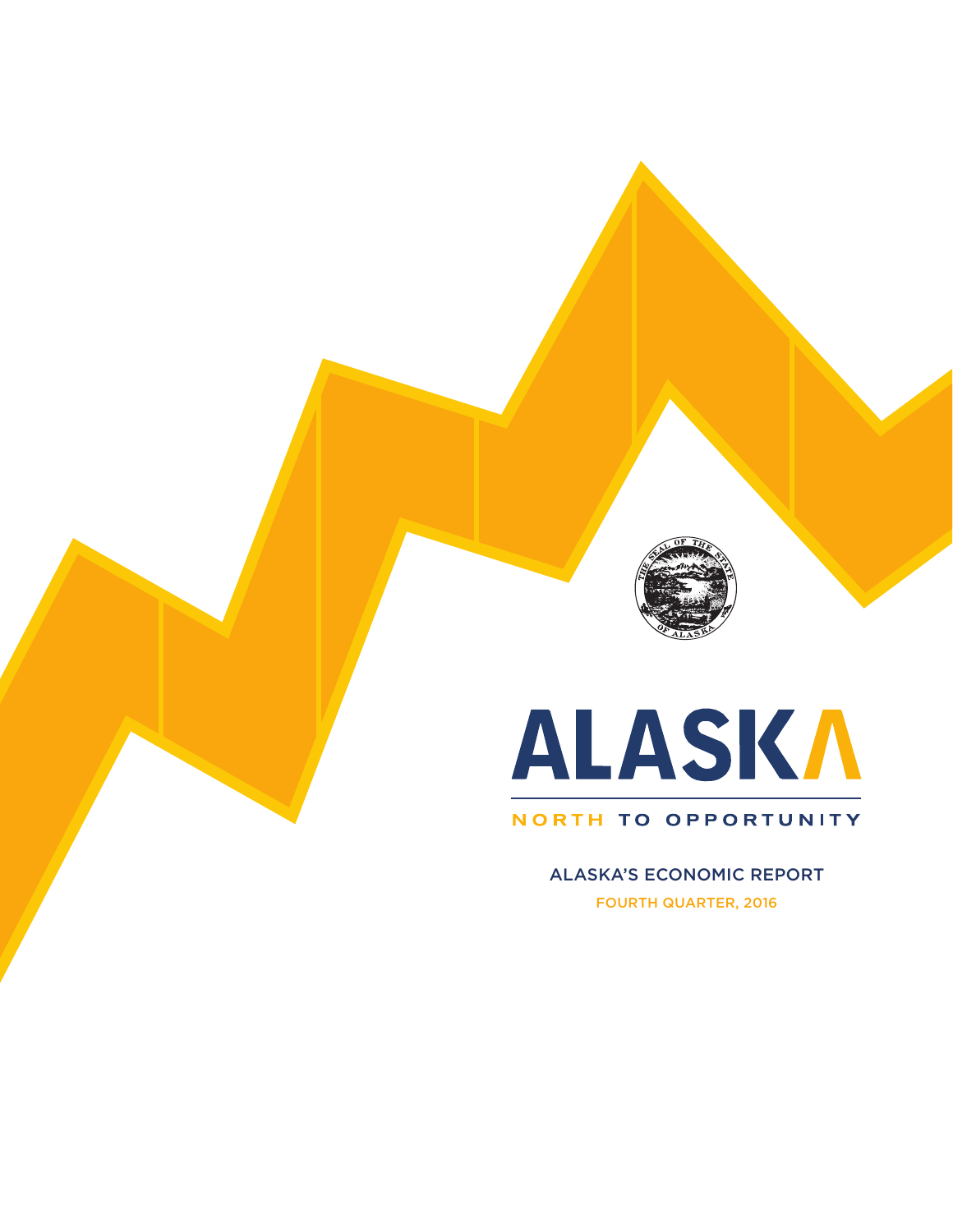### INTRODUCTION

The State of Alaska Department of Commerce, Community and Economic Development, Division of Economic Development (DED) compiles this quarterly report to assist in the assessment of Alaska's economic health and business climate.

Legacy economic trends like energy prices and overall cost of living are examined alongside emerging rural and urban trends, allowing for a comprehensive assessment of Alaska's regional economic landscape. The data used in this report is statistical information from state and federal resources combined with anecdotal information collected from regional economic development and community organizations throughout the state. The combination of the two allows for a unique, realistic look at the economic drivers of Alaska's economy from a statewide and regional perspective.

### KEY FINDINGS

**Commodity Prices:** Most commodity prices showed encouraging signs in the fourth quarter. Oil, natural gas and key mineral prices including zinc, copper, and coal saw increases, while gold and silver saw downward movement. Alaska salmon prices rose in 2016, largely due to reduced farmed salmon stocks abroad.

**Consumer Prices:** According to the quarterly community price comparison that DED compiles, prices for consumer goods (bread, milk, eggs, and gas) decreased between the third and fourth quarters of 2016 by more than 6 percent. The statewide monthly average for the community price comparison declined from \$15.55 in January 2016 to \$14.63 in December 2016.

**Employment:** Alaska's seasonally adjusted unemployment rate rose from the previous year for the first time since 2010. The year ended with a seasonally adjusted rate of 6.7 percent, up 0.2 percentage points from 2015. The size of the labor force fell 1.15 percent, falling below 360,000 for the first time since 2009. While Alaska's unemployment rate creeps back up, the national unemployment rate continues to fall. The seasonally adjusted national unemployment rate in 2016 was 4.9 percent.

Freight and Cargo Transportation: Freight moving through Alaska declined in 2016. Maritime cargo and railroad cargo were lower in 2016 than 2015. The decline in maritime cargo continues a multi-year trend. Air cargo in 2016 was above the most recent five-year average.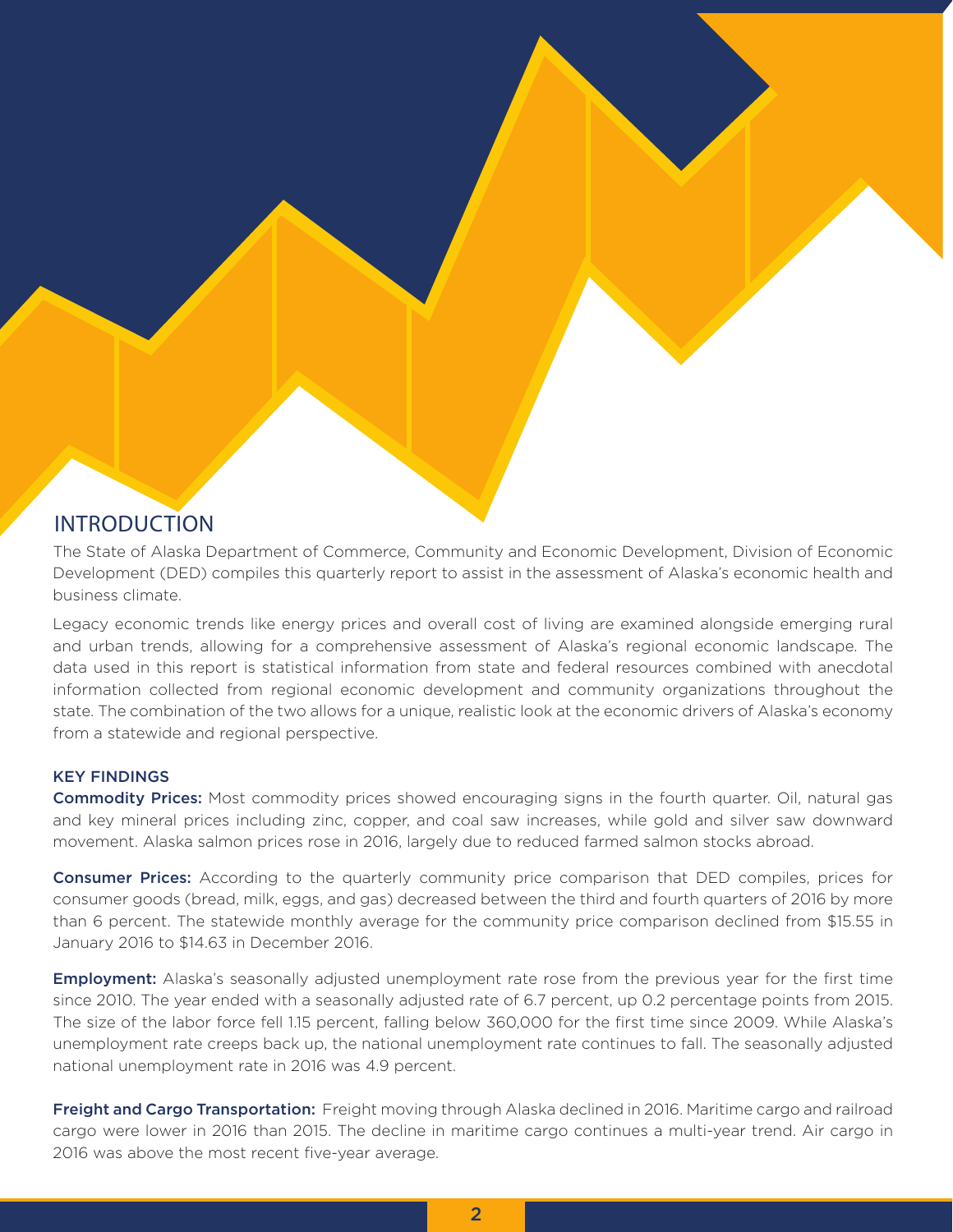### **EXPORT AND IMPORT VALUES**

International exports from Alaska consist mostly of mineral ores, seafood products, and petroleum products. In 2016, zinc was once again the most valuable export product, accounting for 20 percent of the value of all of the state's international exports. Other non-manufactured commodities made up the bulk of goods exported from Alaska. Of the nearly \$4 billion of goods exported in 2016, 93 percent were non-manufactured commodities, typically raw resources. The total value of goods exported in 2016 (\$4.3 billion) was lower than the previous year and also lower than the most recent five-year average of \$4.58 billion.



*Source: U.S. Census Bureau*



## Export - Alaska's Top 10 International Trading Partners

*Source: U.S. Census Bureau*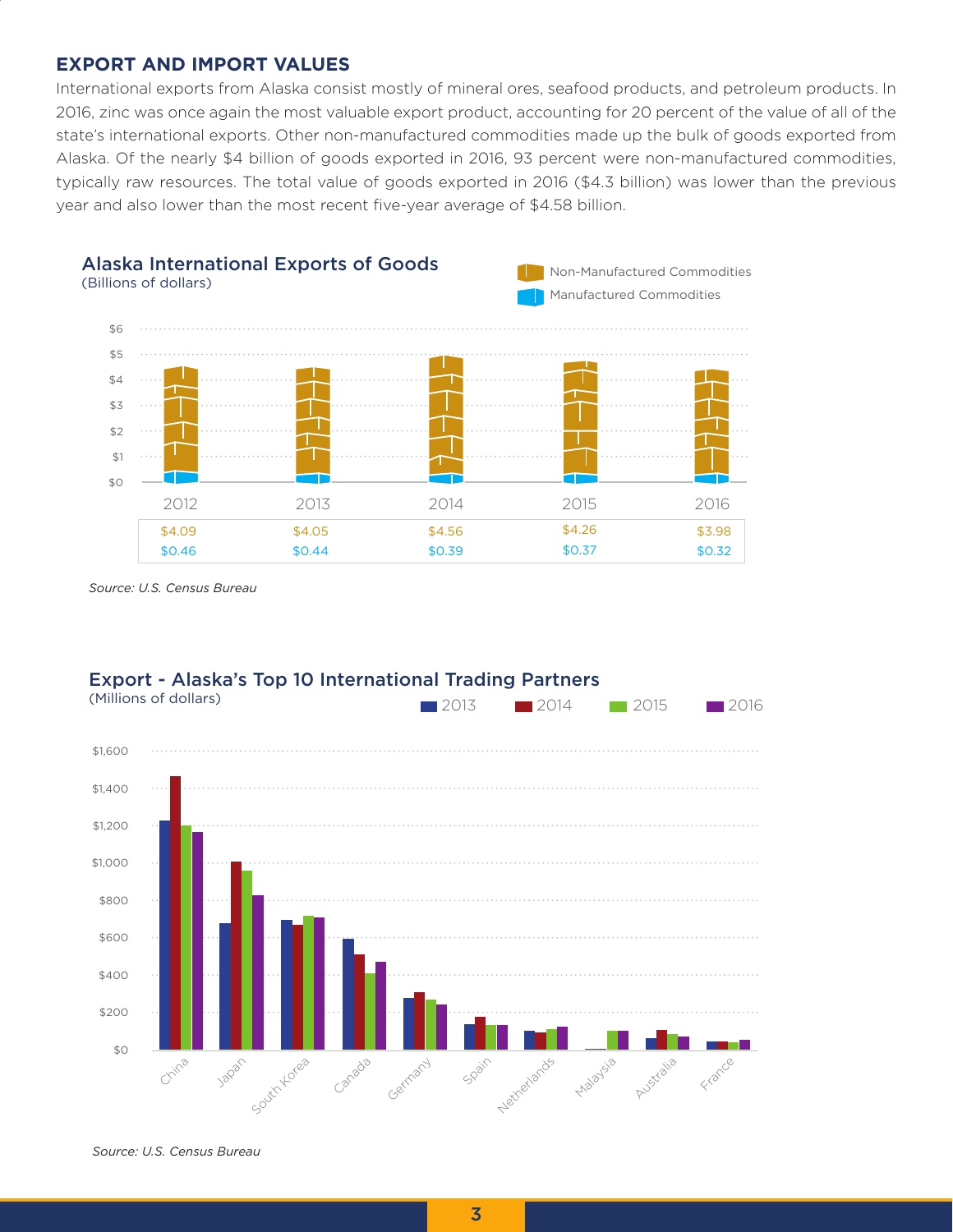In 2016, Alaska's general imports amounted to \$2.09 billion of goods. Of those goods, manufactured commodities made up \$1.71 billion. Total imports were down from 2015, but above the most recent five-year average. Petroleum products (including heating fuel, jet fuel, and kerosene fuel) were the largest imports by value, making up just over one-fifth of all imports in 2016.



*Source: U.S. Census Bureau* 





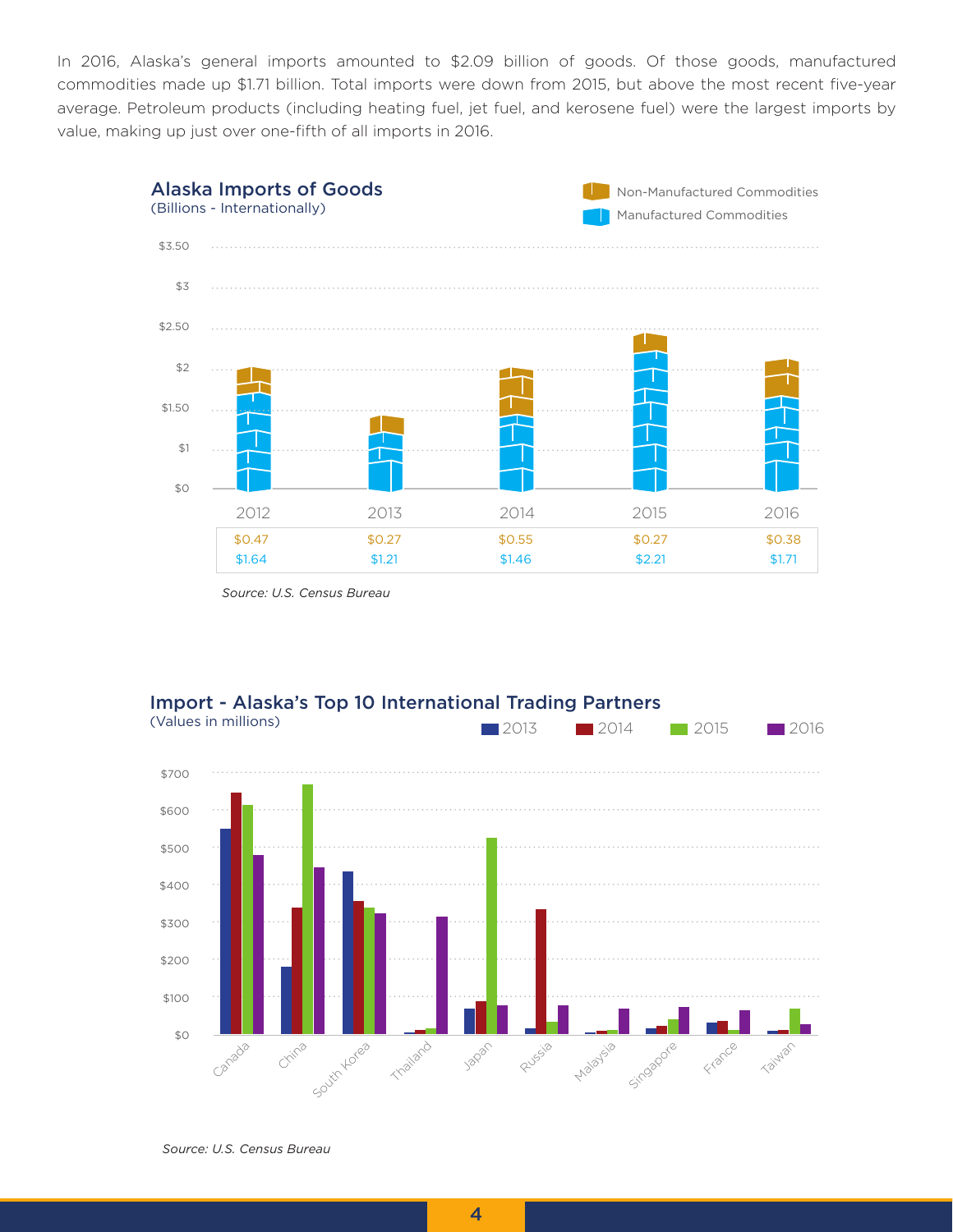### **CARGO TRAFFIC**

Nearly all cargo comes into the state via maritime shipping with smaller volumes arriving via air cargo and by truck over the Alaska-Canada (AlCan) Highway.

### **MARITIME CARGO**

Alaska maritime cargo trends can be shown by looking at the outbound and inbound tonnage at the major ports serving Alaska: Seattle and Tacoma.

### Alaska Tonnage (Ports of Seattle and Tacoma)

(Millions of metric tons)



*Source: The Northwest Seaport Alliance*

### **ALASKA AIR CARGO THROUGHPUT**

Alaska's airports are a major component of the state's transportation system, helping export and import goods and transport supplies to remote areas. Anchorage and Fairbanks are home to two of the largest airports in the state, handling most of the air cargo in Alaska.

### Alaska Air Cargo Throughput (ANC and FAI)

(Metric tons monthly average)



*Source: Alaska Department of Transportation & Public Facilities*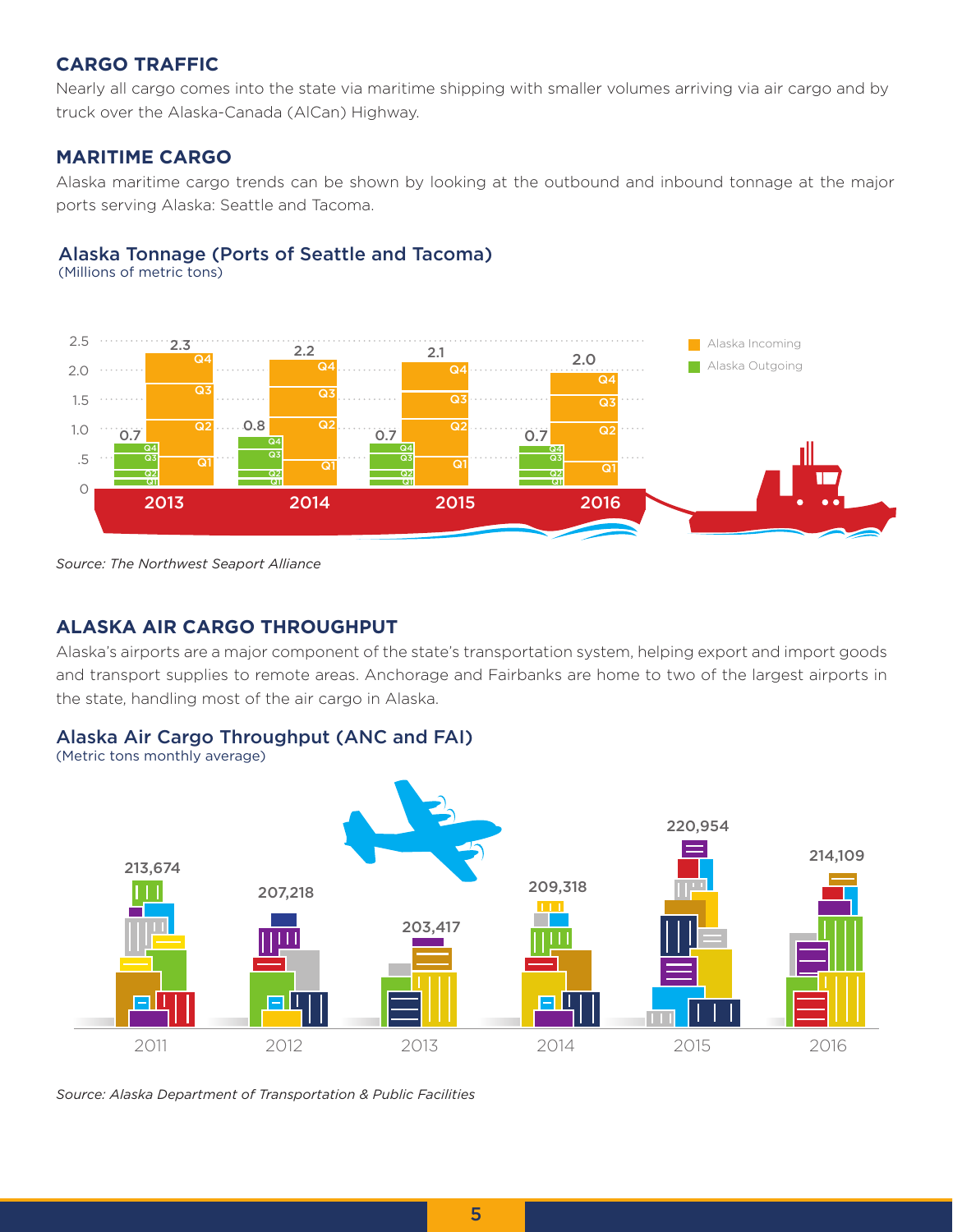### **ALASKA RAILROAD STATISTICS**

The Alaska Railroad's passenger numbers show a distinct seasonal variation where the majority of railroad passengers travel during the peak summer visitor season that spans quarters two and three.





The Alaska Railroad's freight tonnage also shows significant seasonal fluctuations with the bulk of freight being transported in the summer months. Year over year, freight numbers have been trending down with the loss of the Flint Hills Refinery and significantly reduced coal exports having major effects on freight tonnage.



### *Source: Alaska Railroad Corporation*

*Source: Alaska Railroad Corporation*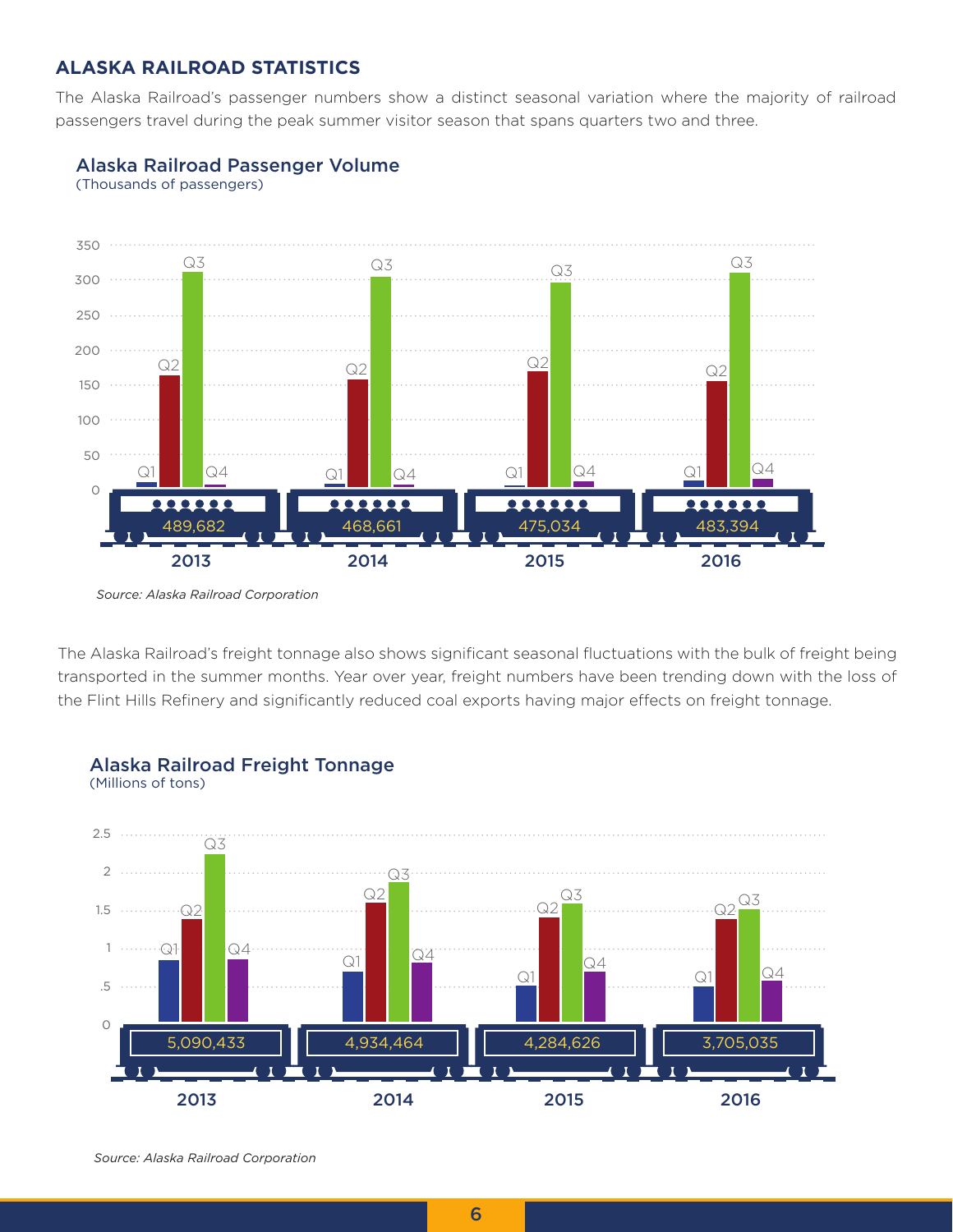### ALCAN BORDER CROSSINGS - FREIGHT VEHICLES



Freight vehicles crossing the AlCan border provide another measure of Alaska's transportation activity.

*Source: Port of AlCan, Office of Field Operations*

### **COMMODITY PRICES**

### Oil Price

Oil prices continue a moderate rebound and stabilization. The monthly average spot price of Brent crude oil increased by \$9/barrel in December 2016 to \$53/barrel. At their November 30, 2016 meeting, members of the Organization of Petroleum Exporting Countries (OPEC) announced a framework for supply reductions of 1.2 million barrels/day starting in January 2017 among most OPEC members. Several non-OPEC producers also announced their intentions to freeze or reduce production. These decisions contributed significantly to rising oil prices in December 2016. The U.S. Energy Information Administration (EIA) expects global oil inventories to continue to rise, but at a generally slower rate in 2017 than the 2016 average of 0.9 million barrels/day.

The expected persistence of excess global oil supply in the near term, is expected to limit significant price increases in 2017. The EIA's Short-Term Energy Outlook released in January 2017 forecasts that North Sea Brent crude oil prices will average \$53 per barrel in the first half of 2017 and \$54/barrel in the second half of 2017. EIA expects that West Texas Intermediate (WTI) prices will average about \$1/barrel lower than Brent prices in 2017.



*Sources: U.S. Energy Information Administration and State of Alaska Department of Revenue Tax Division*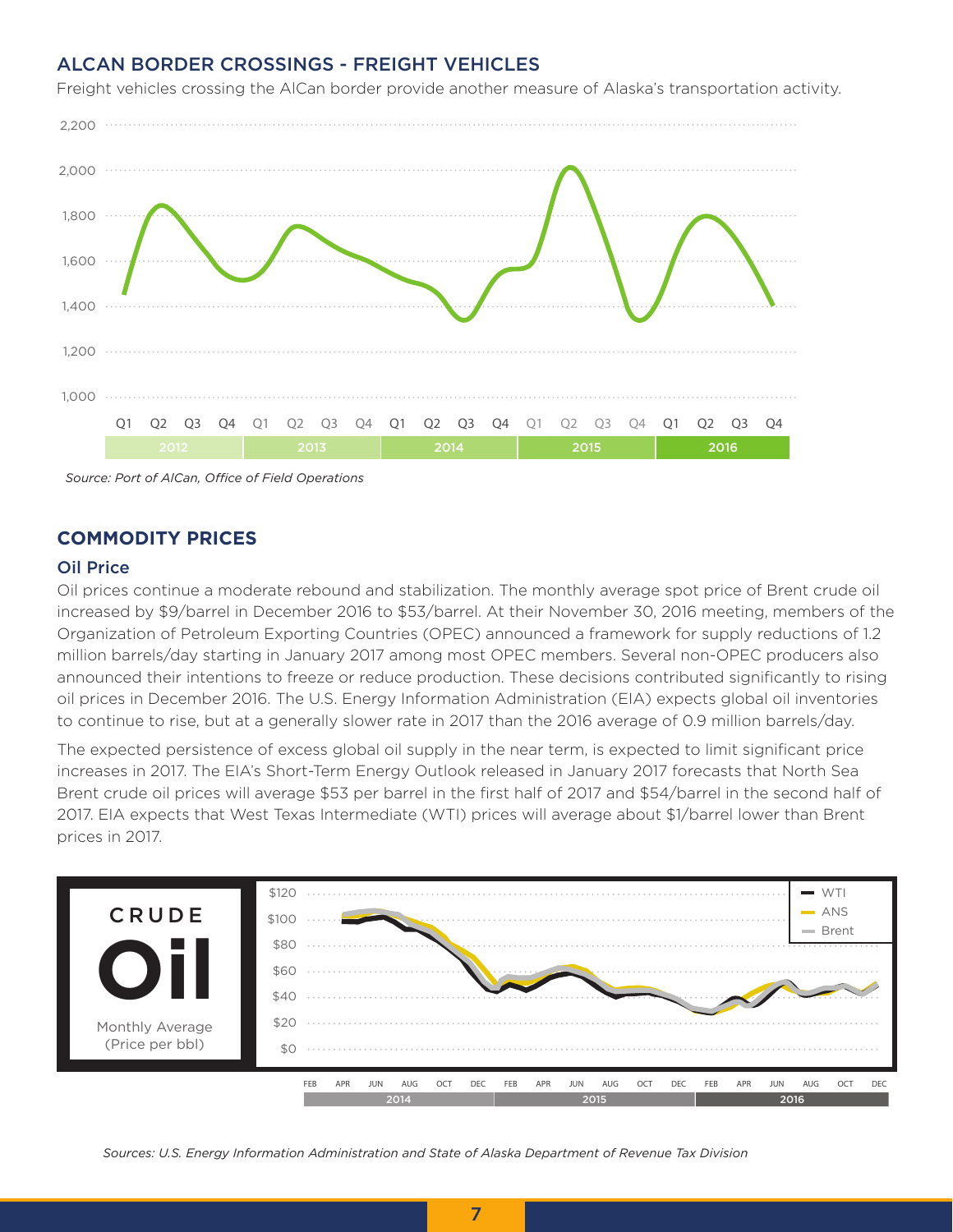### Natural Gas Price

According to the EIA's January 2017 Short-Term Energy Outlook, the Henry Hub natural gas spot price averaged \$2.51 per million British thermal units (MMBtu) in 2016, and it is expected to increase to an average of \$3.55/ MMBtu in 2017. The EIA Short-Term Energy Outlook indicates that prices increased in 2016 because of high natural gas use for electricity generation during the hot summer and because of declining production. Henry Hub spot prices in December 2016 averaged \$3.59/MMBtu, when inventories fell below the five-year average. This was the first time the price averaged more than \$3/MMBtu for a month since December 2014.

EIA estimates that the annual average share of U.S. total utility-scale electricity generation from natural gas was 34 percent in 2016 and the share from coal was 30 percent, marking the first time that a fuel other than coal provided the largest share of electricity generation on an annual basis. However, EIA estimates that forecast natural gas use in the electric power sector, which increased by 4.2 percent in 2016, will fall by 4.4 percent in 2017 as rising natural gas prices contribute to increasing coal use for electricity generation.

According to the EIA, liquefied natural gas (LNG) exports increased from almost zero in 2015 to an average of 0.5 billion cubic feet per day (Bcf/d) in 2016 with the startup of Cheniere's Sabine Pass LNG liquefaction plant in Louisiana, which sent out its first cargo in February 2016. LNG exports are expected to average 1.4 Bcf/d in 2017 as Sabine Pass ramps up capacity in the middle of the year. With expected growth in gross exports, net imports of natural gas decline from 1.7 Bcf/d in 2016 to 0.7 Bcf/d in 2017. The U.S. is expected to become a net exporter of natural gas in the year 2018.



*Sources: U.S. Energy Information Administration and World Bank*

### Metal Prices

On the campaign trail, now President Donald Trump pledged to support significant infrastructure investment in the U.S., focusing on bridges, tunnels, roads, railroads, airports, etc. This buildout would require industrial commodities, increasing investor interest in minerals. In the fourth quarter of 2016, zinc continued its year-long rally, averaging \$2,670.98 per ton in December 2016. Copper also made large gains, while silver and gold had significant drops. Although the uptick in zinc prices can be promising for Alaska zinc mines, gains in the zinc market can be eroded by the restart of small zinc mines in China; as such, investors are cautious of the extent of the increase and duration of the period of strong prices. Investors expect copper supply growth to continue at a modest pace, and further price rises in 2017 could be mitigated by this increased supply.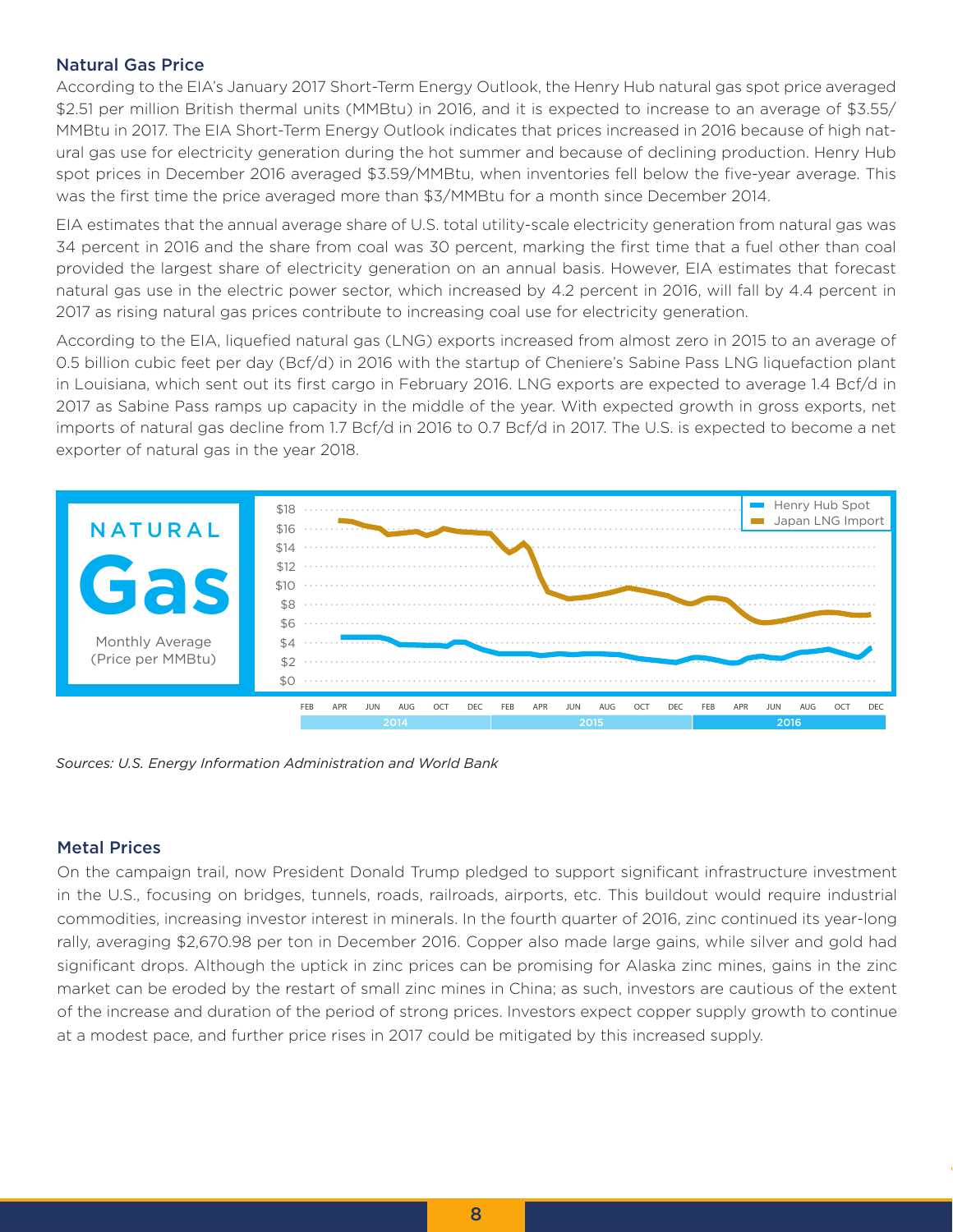







*Sources: Gold, Sliver, and Copper - Investing.com | Zinc - London Metal Exchange*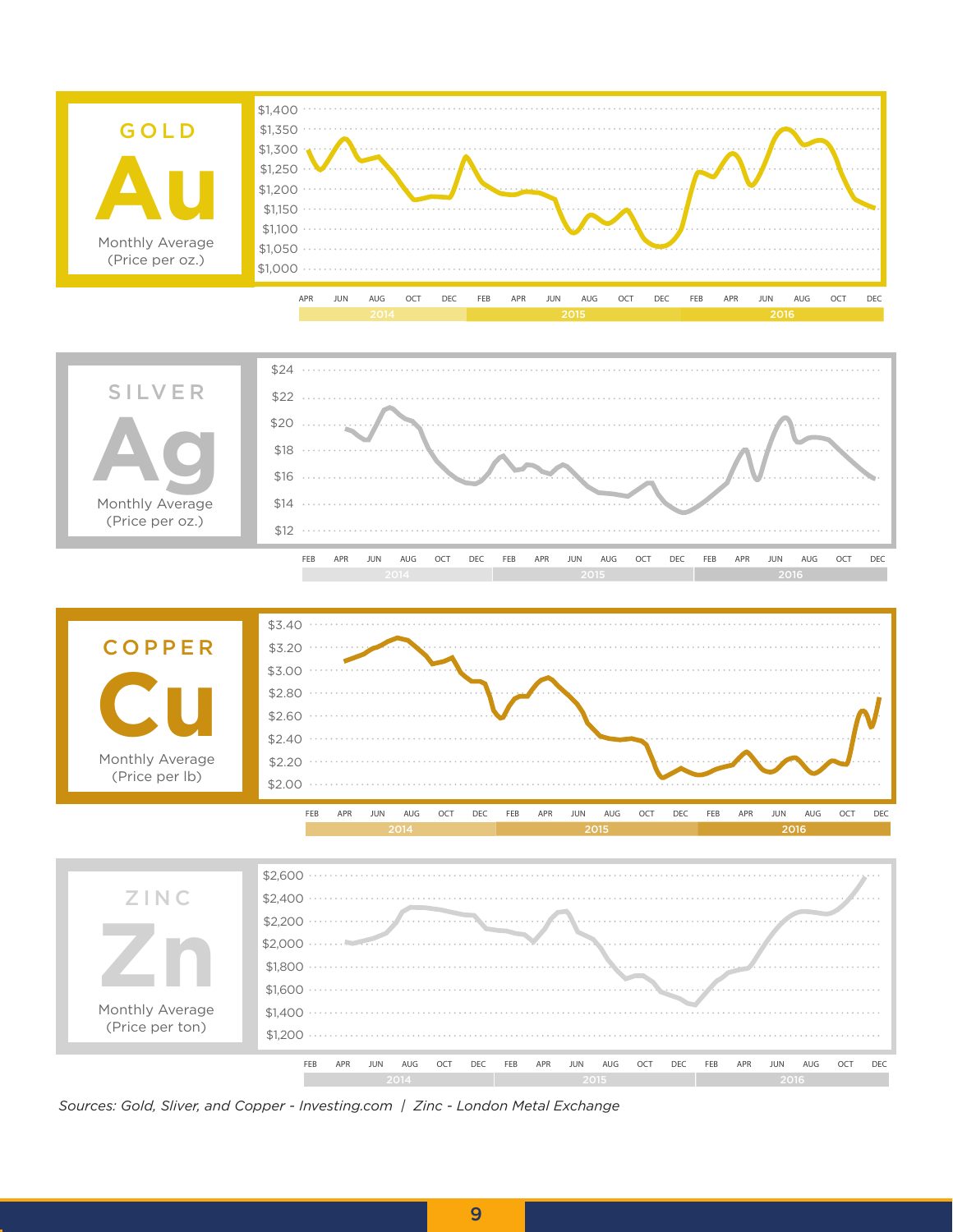### Coal Price

The January 2017 EIA Short-Term Energy Outlook estimates that nationally, coal production declined by 158 million short tons (MMst) (18 percent) in 2016, to 739 MMst, which would be the lowest level of coal produced since 1978. The decline in coal production in 2016 would be the largest annual decline in terms of both tons and percentage based on data going back to 1949. In 2017, growth in coal-fired electricity generation is expected to lead to an increase of 51 MMst (7 percent) in total U.S. coal production, with the majority of the increase coming from the Western and Interior U.S. regions.

Also according to the January 2017 EIA Short-Term Energy Outlook, EIA estimates U.S. coal exports for all of 2016 declined by 18 MMst (24 percent) to 56 MMst, the lowest annual level since 2006. Exports are expected to be 54 MMst in 2017 and in 2018.



*Source: U.S. Energy Information Administration*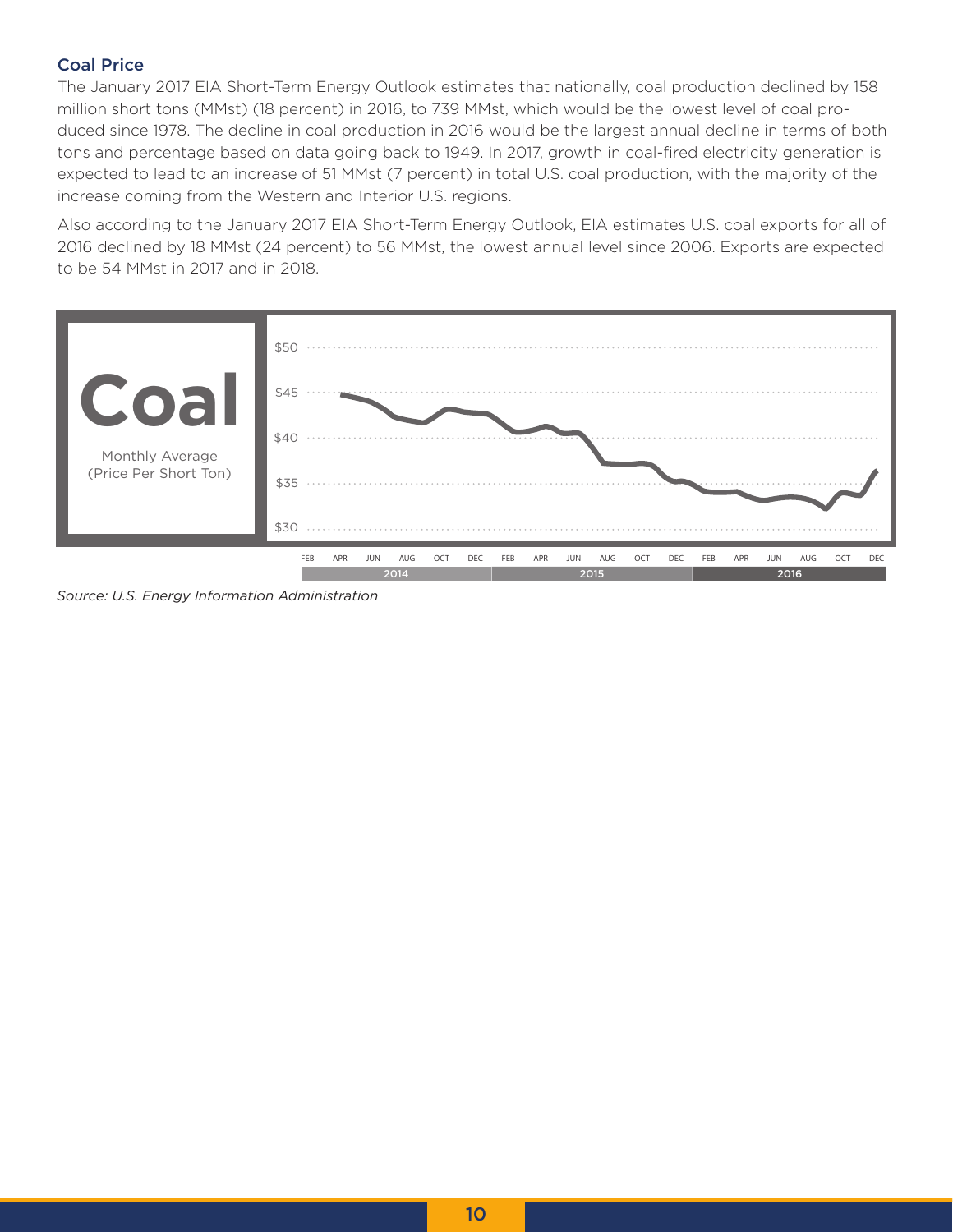### Alaska Salmon Prices

A global shortage of farmed salmon is causing an increase in fish prices across the board. Tens of millions of farmed fish have been lost in Chile due to a virus spread by toxic algae in the water, while sea lice are damaging farmed fish in Norway. Expectations for 2017 salmon prices are strong.



*Source: Alaska Department of Revenue, Tax Division*





*Source: Alaska Department of Fish and Game; Annual data available for January - October only*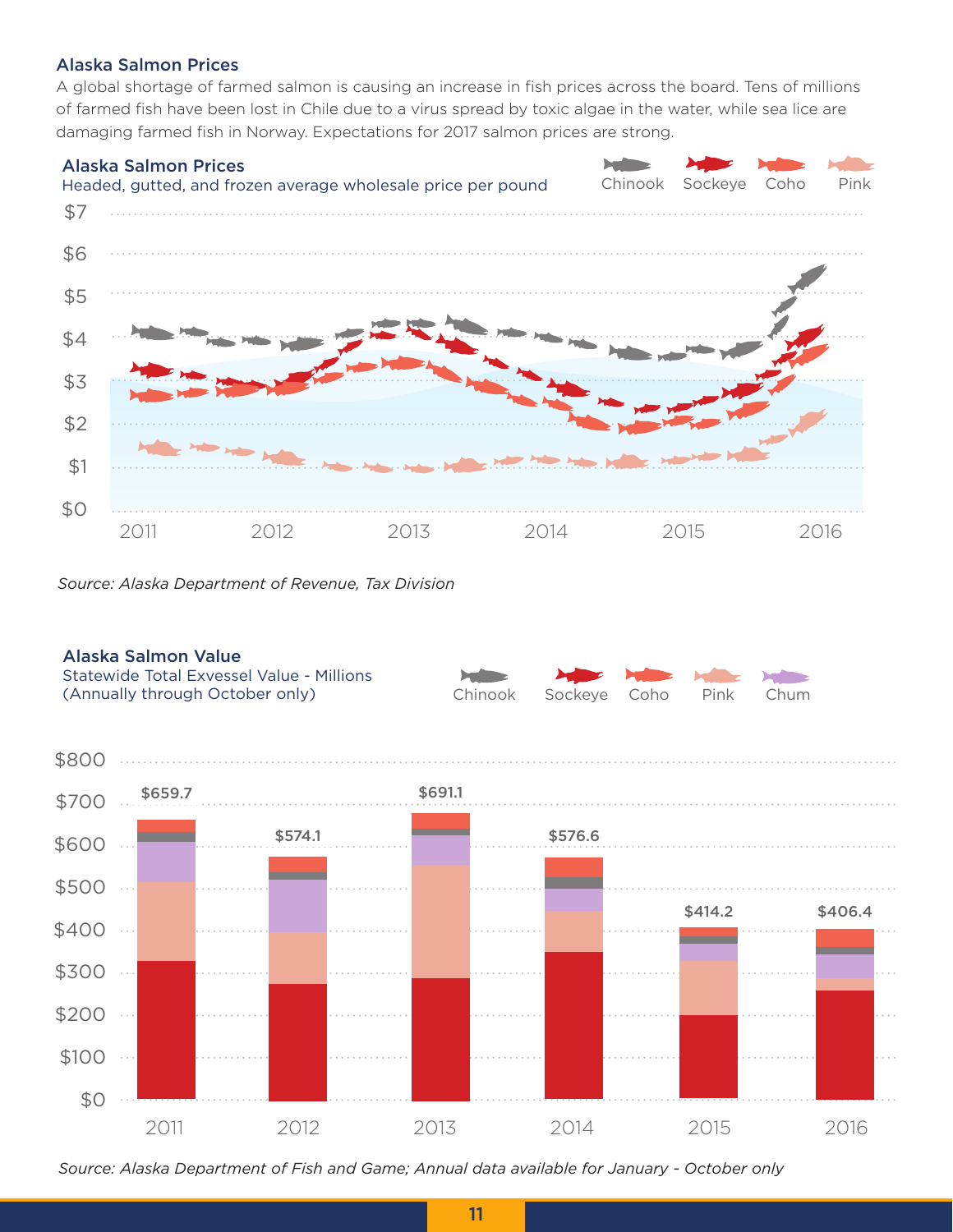### **GROSS DOMESTIC PRODUCT**

Fourth quarter information is unavailable at this time, and will be released in mid-May. In the third quarter of 2016, Alaska again ranks 45th in state gross domestic product (GDP) and the state's GDP makes up less than 0.3 percent of the national GDP. Alaska's real GDP declined for the third quarter in a row. The biggest industry decline came in transportation and warehousing, with health care and social assistance also seeing a large drop from the second quarter of 2016. The largest increase came in the mining sector.

The 10-year trend peaked during 2012, however, the collapse of oil prices, combined with reductions in state and federal government spending, mean that the state GDP decline seen in the five year trend is likely to continue throughout 2016.

### State GDP 2016 (Q3)\*

### **Bottom** 10 States

(Billions of dollars)

| Delaware            | \$72 |
|---------------------|------|
| Idaho               | 68   |
| Maine               | 60   |
| Rhode Island        | 58   |
| <b>Alaska</b>       | 52   |
| <b>North Dakota</b> | 52   |
| South Dakota        | 48   |
| Montana             | 46   |
| Wyoming             | 38   |
| Vermont             | 31   |
|                     |      |

### California \$2,590 (Billions of dollars) **Top** 10 States

| 1,494<br><b>New York</b><br>934<br>Florida<br>806<br><b>Illinois</b><br>Pennsylvania<br>724<br>630<br>Ohio<br>592<br><b>New Jersey</b><br>528<br>Georgia<br>519<br><b>North Carolina</b> | Texas | 1,654 |
|------------------------------------------------------------------------------------------------------------------------------------------------------------------------------------------|-------|-------|
|                                                                                                                                                                                          |       |       |
|                                                                                                                                                                                          |       |       |
|                                                                                                                                                                                          |       |       |
|                                                                                                                                                                                          |       |       |
|                                                                                                                                                                                          |       |       |
|                                                                                                                                                                                          |       |       |
|                                                                                                                                                                                          |       |       |
|                                                                                                                                                                                          |       |       |

*Source: U.S. Bureau of Economic Analysis \*Fourth quarter 2016 data not yet available.*



*Source: U.S. Bureau of Economic Analysis \*Fourth quarter 2016 data not yet available.*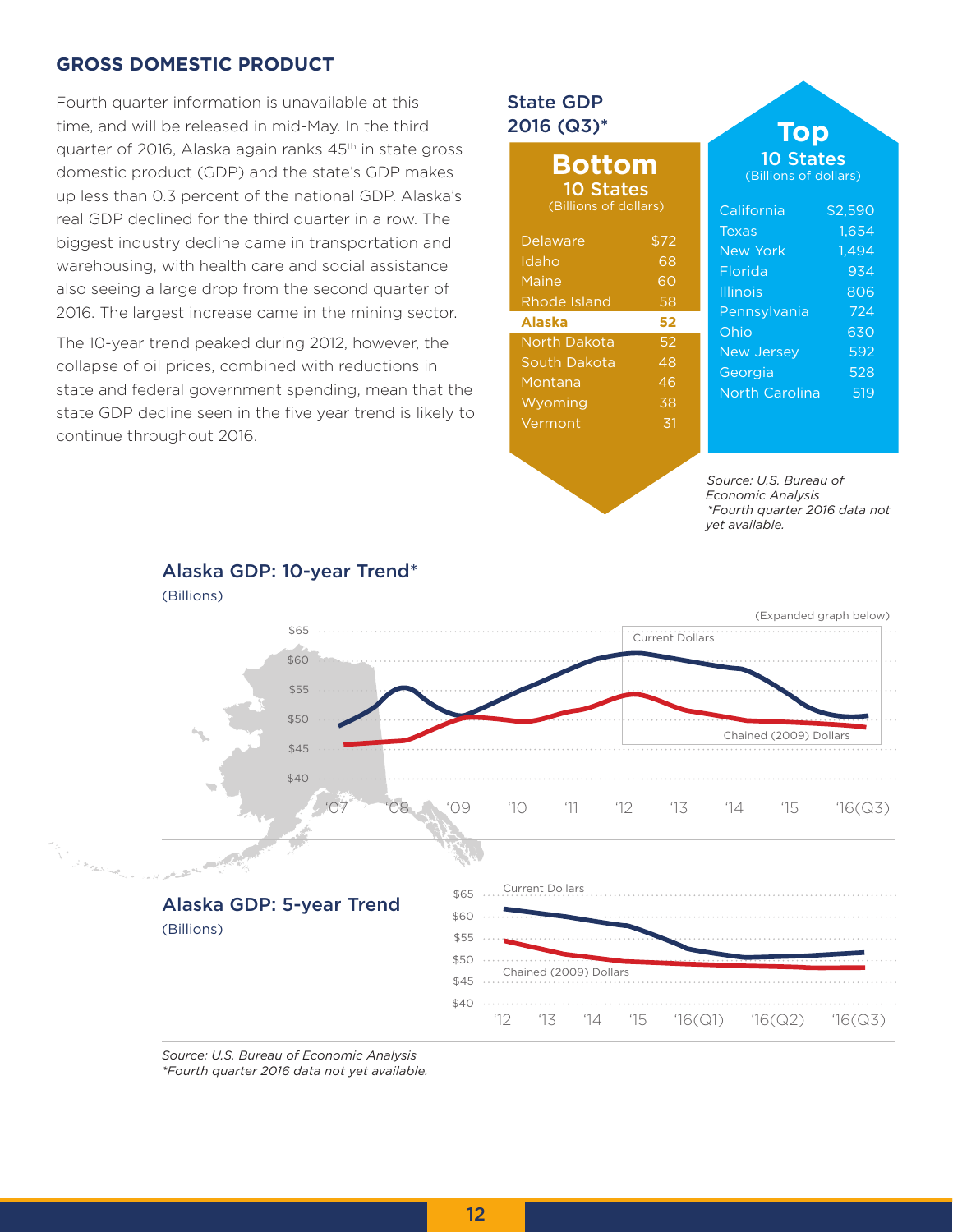### **REGIONAL ECONOMIC HIGHLIGHTS**

(Anecdotal economic activity and indicators as reported by Alaska Regional Development Organizations.)



### Anchorage:

The Anchorage Economic Development Corporation (AEDC) began a Comprehensive Economic Development Strategy (CEDS) process for the Municipality of Anchorage, holding a Steering Committee meeting in November 2016. The CEDS document will come out for public comment and be finalized and submitted to the U.S. Economic Development Administration in October 2017.

AEDC measures Anchorage against the largest city in every U.S. state and Washington D.C. as part of the organization's Live.Work.Play initiative. In 2016, Anchorage ranked 27/51 in the Live category – an increase of ten places from 2015 due to lower cost of living and increasing health care coverage. Anchorage ranked 17/51 in the Work category, a drop of 15 places from 2015 mostly based on a drop in average wages and income, and factoring in increases in unemployment and average commute times. In 2016, Anchorage ranked 12/51 in the Play category, an increase of one place since last year. Anchorage continues to outrank other cities when it comes to recreational opportunities.

AEDC reported that consumer optimism in Anchorage broke trend in the fourth quarter of 2016 and rose slightly to an overall neutral indicator of 52/100. The overall reading for the quarter was up 1.7 points compared to the third quarter of 2016.

### Bering Strait:

Graphite One Alaska, a Vancouver, British Columbia-based company, continues exploring development of a large graphite deposit known as Graphite Creek, 37 miles north of Nome. Exploration began in 2012 and the mine will not be operational until 2022, if everything stays on schedule. Currently, natural graphite is not produced anywhere in the U.S, though it has valuable applications in lithium-ion batteries that power electric vehicles, laptops, and cell phones. The graphite concentrate would be shipped using the Port of Nome during their summertime operational months.

The Water Infrastructure Improvements for the Nation Act, was signed into law by former President Barack Obama in December 2016. The act directs the U.S. Army Corps of Engineers officials to add national security interests to the list of reasons why the country could add to Nome's maritime infrastructure. This differs from past policy, which evaluated Arctic port developments based solely on economic merits. The addition of national security could lead to increased investment and interest in the Port of Nome.

Quintillion's plans for an intercontinental subsea fiber-optic cable system connecting Asia and Europe moved forward in the fourth quarter of 2016. Ships from France began laying the subsea cable for phase one (connecting Nome to Prudhoe Bay) in mid-July 2016 and continued through October.

### Copper Valley:

Ahtna, Inc. continues exploration for natural gas, completing drilling of the Tolsona No. 1 exploration well near Glennallen in December 2016. While Ahtna does not yet know whether it has a gas find, log data obtained from the well indicates the possibility of a gas resource.



### Fairbanks:

It was announced that Fred Meyer West, one of two Fred Meyer stores in Fairbanks, is the highestgrossing Kroger supermarket in the country – topping more than 2,700 other stores. Fred Meyer West has been the highest-grossing store in the entire Kroger Company since at least 2013. The lack of strong competition combined with high prices in the region are likely driving the large sales numbers in Fairbanks.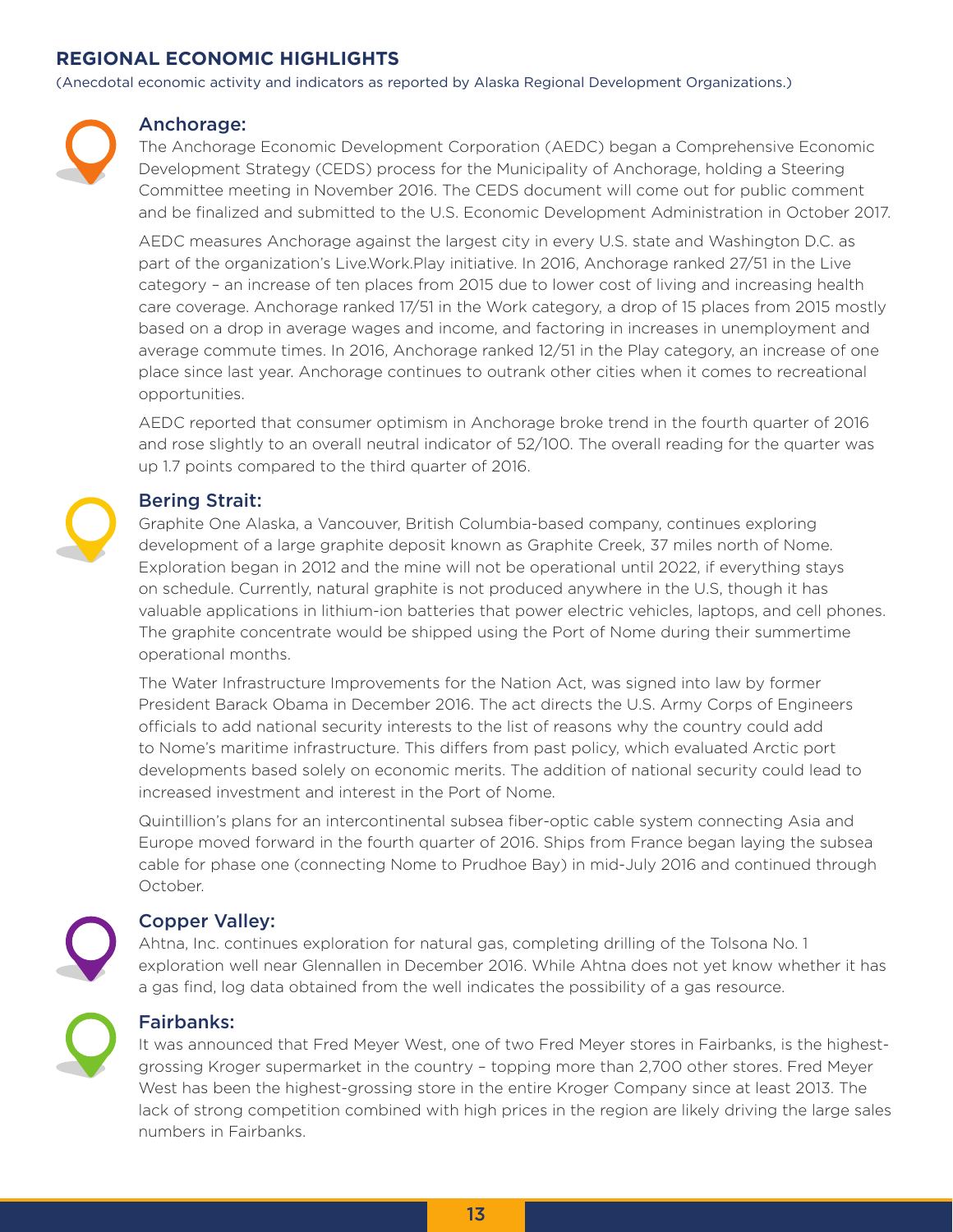

### Kenai Peninsula:

ConocoPhillips said in November that it is in the initial stages of selling its LNG plant on the Kenai Peninsula that has produced liquefied natural gas from Cook Inlet for export overseas. The company cited market conditions in its announcement as the reason for the potential sale.



### Mat-Su and Denali Boroughs:

Matanuska Brewing Company, LLC plans to purchase the former state-owned Matanuska Maid bottling plant in Palmer, investing \$4 million into the facility to turn it into a beer bottling plant. The venture will focus on wholesale production of approximately 20,000 barrels a year with a small tasting room onsite.



### Prince William Sound:

The state's first legal marijuana retail store opened in Valdez in October 2016. Since then, fewer than 10 stores have opened elsewhere in Alaska, but many more are planned.

A Texas-based venture capitalist, John Tindall, wants to reopen a seafood processing plant closed by Great Pacific Seafoods in Whittier in May 2016. Tindall bid \$656,614 on the plant through his company CTT Management.

Starting October 1, 2016, plastic bags and styrofoam food containers were banned in Cordova. The Cordova City Council approved the ban in November 2015, and gave retailers and residents one year to adapt to the change.



### Southeast:

The Tongass National Forest released a management plan in December 2016 that will emphasize young-growth timber sales in the forest. The plan calls for a full transition from old-growth harvests to mainly young-growth timber in 16 years. Alaska's congressional delegation sees the plan as a blow to the timber industry and is exploring options to overturn the planned changes, while the conservation sector offered praise for the plan and urges the region to look beyond the timber industry to drive the regional economy.

In October 2016 the U.S. State Department sent a letter to the Alaska congressional delegation outlining the agency's engagement with Canadian officials to protect transboundary watersheds that straddle the U.S.-Canada border along Southeast Alaska. Also in October, Alaska Lieutenant Governor Byron Mallott signed a Statement of Cooperation with British Columbia to form a working group of relevant state departments and provincial ministers to improve stakeholder involvement in transboundary issues.



### Southwest:

The Bristol Bay sockeye salmon run posted above average returns for 2016. Summer 2016's 51.4 million fish was far greater than previous sockeye seasons, second only to last year's run of 59 million.



### Yukon Kuskokwim:

Northern Dynasty Minerals Ltd, a small Canadian mining company, has been gaining confidence and investor interest since Donald Trump won the U.S. Presidency. Northern Dynasty is hopeful that new U.S. Environmental Protection Agency leadership will allow their Pebble Mine Project application process to proceed.

After a half-century ban on legal alcohol sales, two liquor stores opened in Bethel in spring and fall 2016 respectively. Bethel is charging a 12 percent tax on alcohol. In October 2016, the city of Bethel reported receiving more than \$277,000 in alcohol taxes from the two stores since April.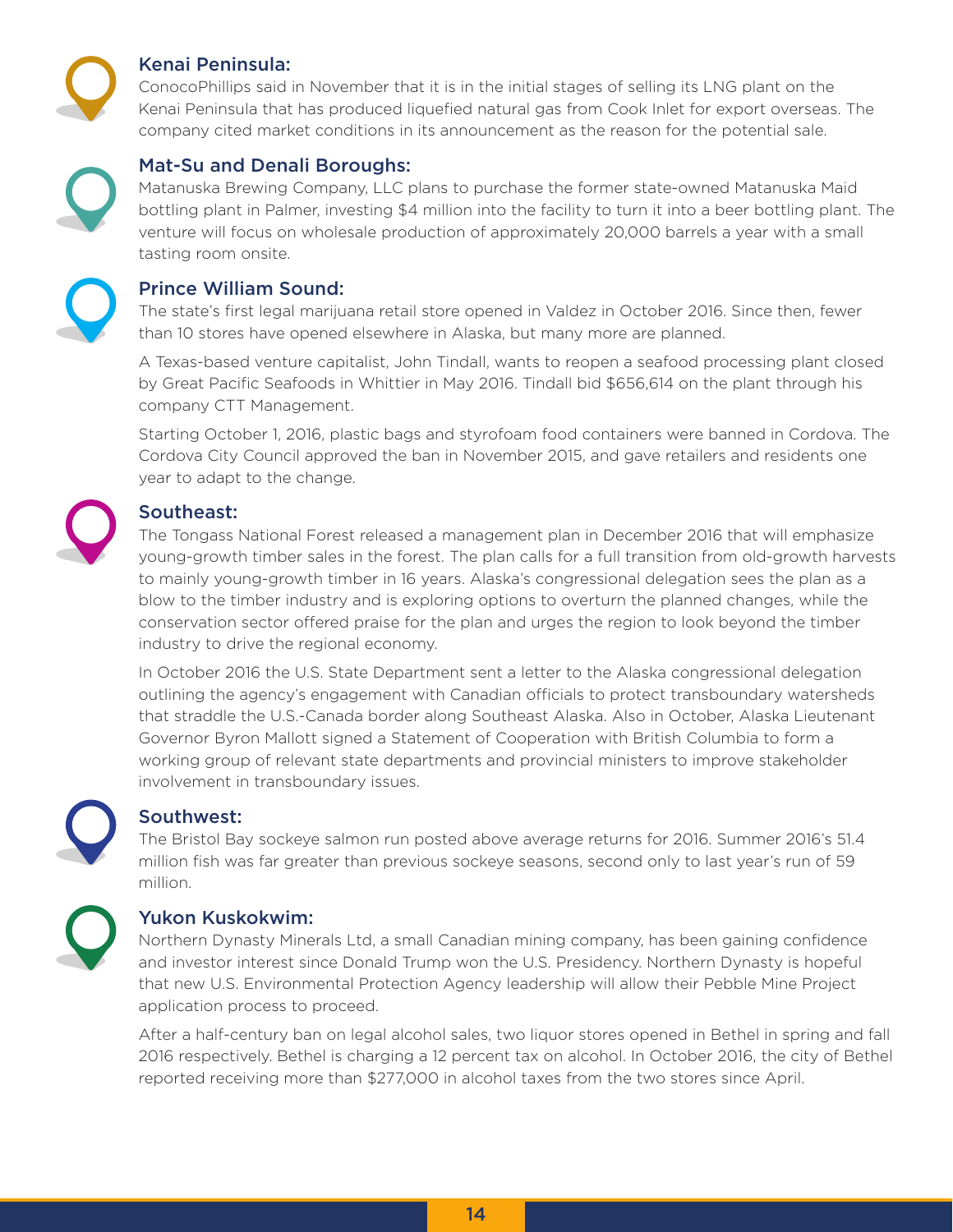

### Northwest Arctic Borough:

A new microwave tower installed in Noorvik by GCI will give the community an internet upgrade. The new tower is part of a planned network that will eventually span from Buckland to the Red Dog Mine. Benefits of the new tower include reduced latency, which will particularly aid tele-medicine and tele-learning in the region.

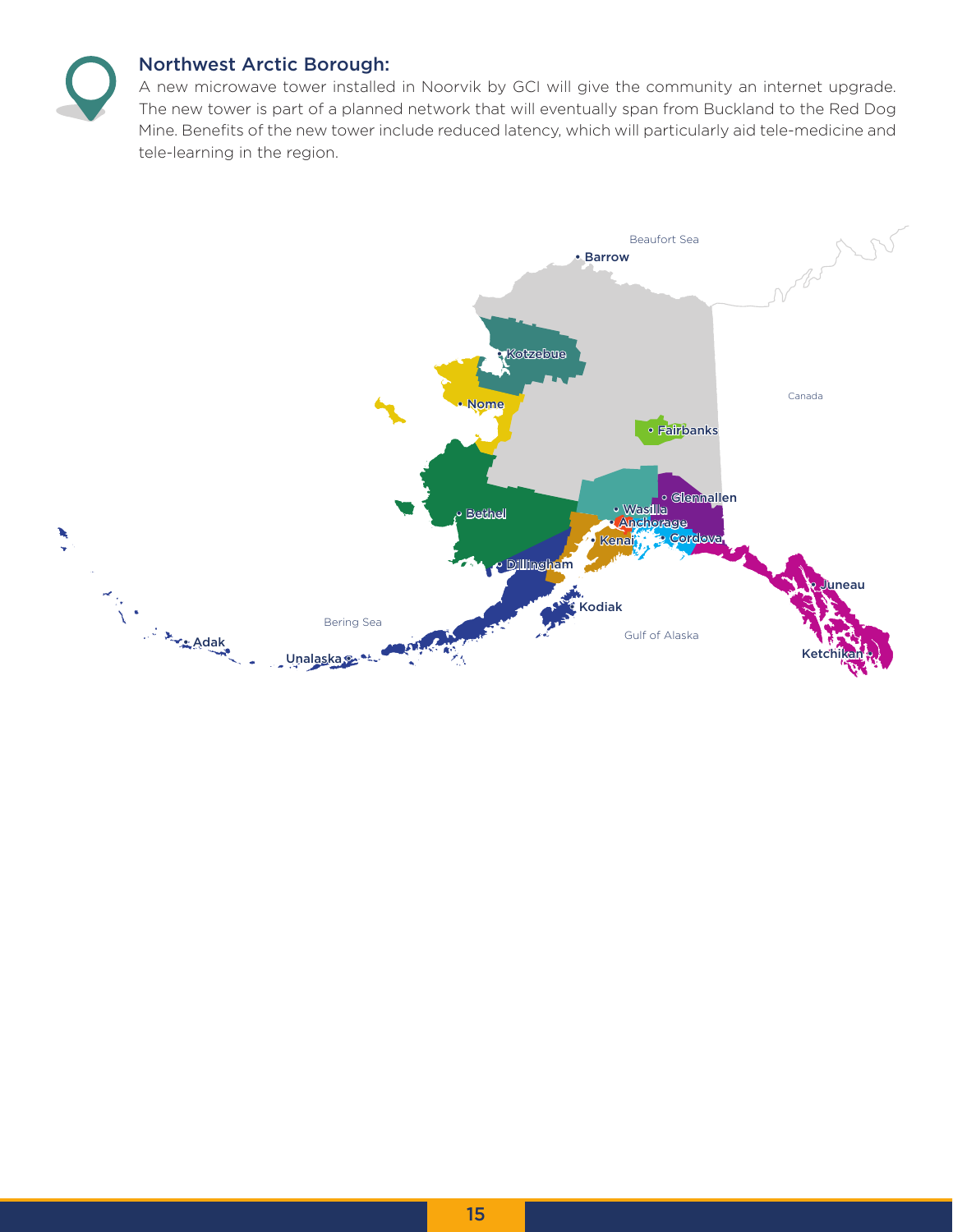### **TOTAL WORKFORCE VERSUS UNEMPLOYMENT RATE**

Average employment in the fourth quarter of 2016 was 334,362 workers out of an average labor force of 358,697. There was an uptick in the seasonally adjusted unemployment rate in the fourth quarter of 2016. The fourth quarter average unemployment rate was 6.8 percent. The annual seasonally adjusted unemployment rate for the year was 6.7 percent. The Alaska unemployment rate is well above the national unemployment rate, which was 4.9 percent in 2016.



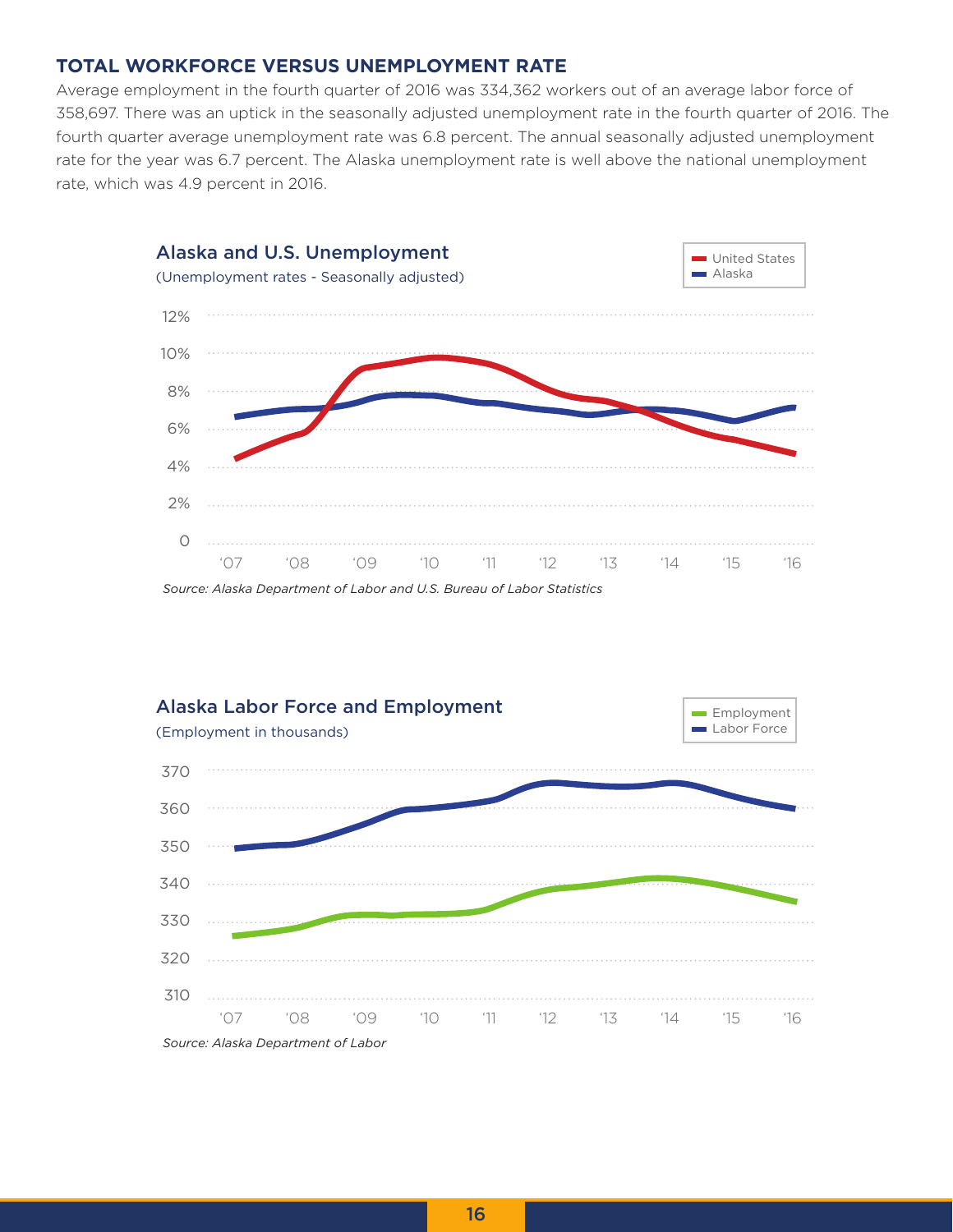Regionally, unemployment rates vary across the state. In the more populated areas of Juneau, Anchorage, and Fairbanks, unemployment rates are below the statewide average. In rural areas they can be much higher, sometimes up to triple the statewide average.



*Source: Alaska Department of Labor*

### **PERSONAL INCOME**

After trending upward through 2015, per capita personal income in Alaska declined by over \$1,000 in the first quarter of 2016, but rebounded slightly through the fourth quarter. Statewide gross personal income was \$41.4 billion in the fourth quarter of 2016 compared to \$41.5 billion in the fourth quarter of 2015, or \$55,700 per capita. In the fourth quarter of 2016, Alaska's per capita personal income ranked eighth among the states, behind Connecticut (#1), Massachusetts (#2), New Jersey (#3), New York (#4), New Hampshire (#5) Maryland (#6), and California (#7). These rankings are unchanged from the third quarter of 2016.



### *Source: U.S. Bureau of Economic Analysis*

*\* The sum of wages and salaries, supplements to wages and salaries, proprietors' income with inventory valuation and capital consumption adjustments, rental income of persons with capital consumption adjustment, personal dividend income, personal interest income, and personal current transfer receipts, less contributions for government social insurance.*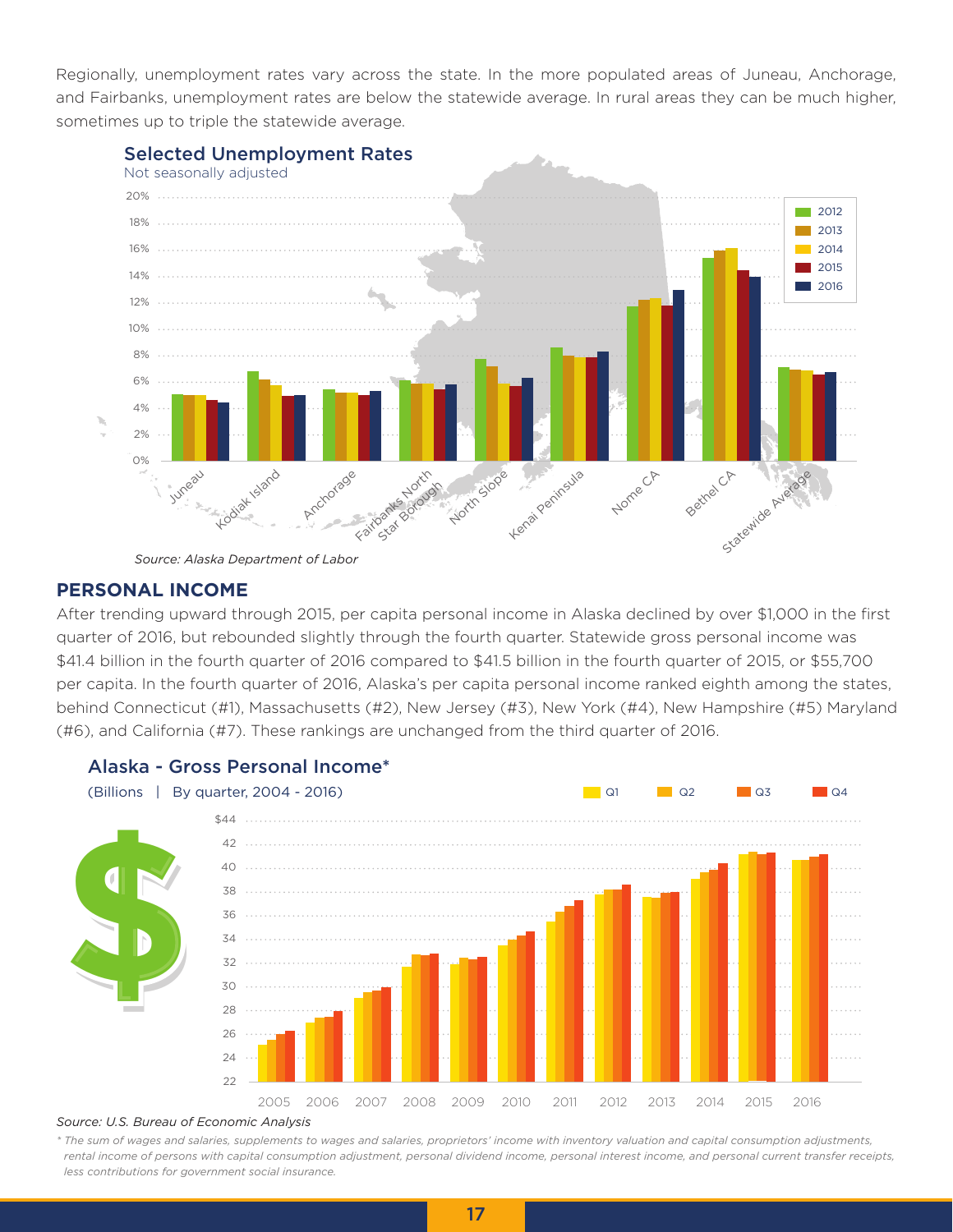

### *Source: U.S. Bureau of Economic Analysis*

### **COST OF LIVING IN ALASKA**

A cost of living index measures the relative cost of living over time across geographical regions by taking into account differences in the price of goods and services needed to maintain a basic standard of living; such as the cost of food, housing, energy and basic goods.

DED works with partners throughout the state to produce a quarterly survey of prices for four staples in several communities: 1 dozen eggs, 1 gallon of milk, 1 loaf of white bread, and 1 gallon of unleaded gasoline. Prices for these goods decreased between third and fourth quarters of 2016 by more than 6 percent. Anchorage and Fairbanks were the only surveyed communities where prices for these goods increased during this period by 2.25 percent and 2.6 percent respectively. New communities that are now included in the survey this quarter are Valdez and Glennallen. Prices were recorded near the first of the month in December 2016.

| (December 2016) | <b>EGGS</b> | <b>MILK</b> | <b>BREAD</b> | GAS      | <b>Total</b> |
|-----------------|-------------|-------------|--------------|----------|--------------|
| Anchorage       | \$2.19      | \$3.79      | \$2.49       | \$2.41   | \$10.88      |
| Juneau          | \$2.69      | \$3.69      | \$2.39       | \$2.79   | \$11.56      |
| Fairbanks       | \$2.19      | \$3.89      | \$2.99       | \$2.72   | \$11.79      |
| Kenai           | \$1.54      | \$3.68      | \$1.98       | \$2.63   | \$9.83       |
| Kodiak          | \$2.19      | \$4.19      | \$2.49       | \$3.09   | \$11.96      |
| Nome            | \$2.79      | \$6.49      | \$2.59       | \$4.67   | \$16.54      |
| <b>Bethel</b>   | \$4.49      | \$7.99      | \$2.69       | \$4.98   | \$20.15      |
| Valdez          | \$2.09      | \$4.09      | \$2.39       | \$2.99   | \$11.56      |
| Glenallen       | \$4.95      | \$5.50      | \$3.89       | \$2.99   | \$17.33      |
| <b>Barrow</b>   | \$4.49      | \$9.99      | \$3.79       | \$5.90   | \$24.67      |
| Average         | \$3.01      | \$5.33      | \$2.77       | \$3.52   | \$14.63      |
|                 | 1 dozen     | 1 gallon    | 1 loaf       | 1 gallon |              |

### Alaska Community Price Comparison

*Sources: Alaska Regional Development Organizations*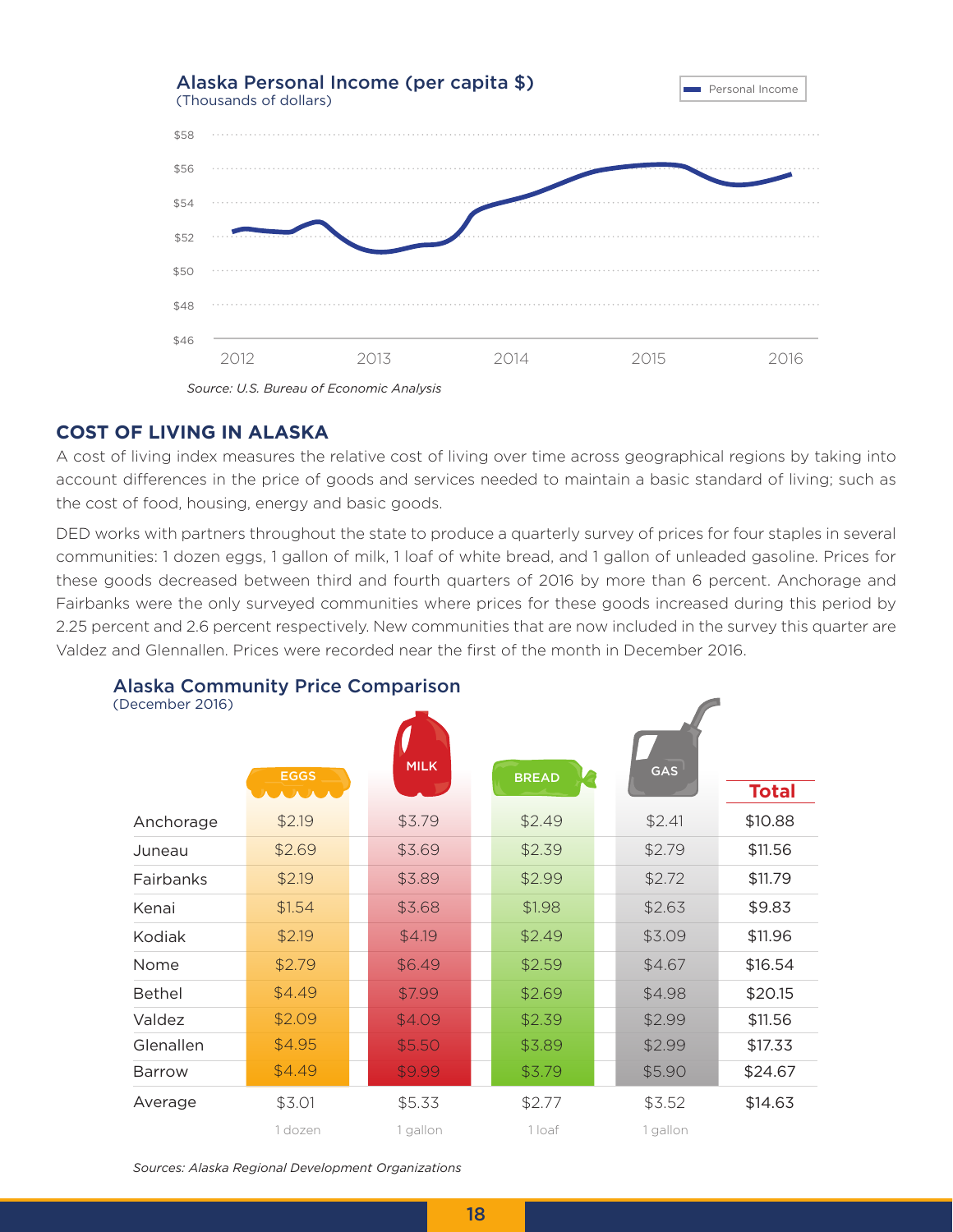### Gasoline Prices

In Alaska, another important gauge of the cost of living is the price of fuel. The per gallon price of gasoline over time is illustrative of the general trend of prices in Alaska versus the U.S. average:



The Alaska Division of Community and Regional Affairs (DCRA) conducts a biannual survey of energy (heating fuel and gasoline) prices around the state. The latest survey, published in January 2017, compares gasoline prices for seven regions around Alaska. Southeast Alaska has the lowest gasoline price at \$3.45 per gallon, while the Northern region had the highest price at \$5.60 per gallon.



Alaska Gasoline Price by Region

*Source: Alaska Division of Community and Regional Affairs*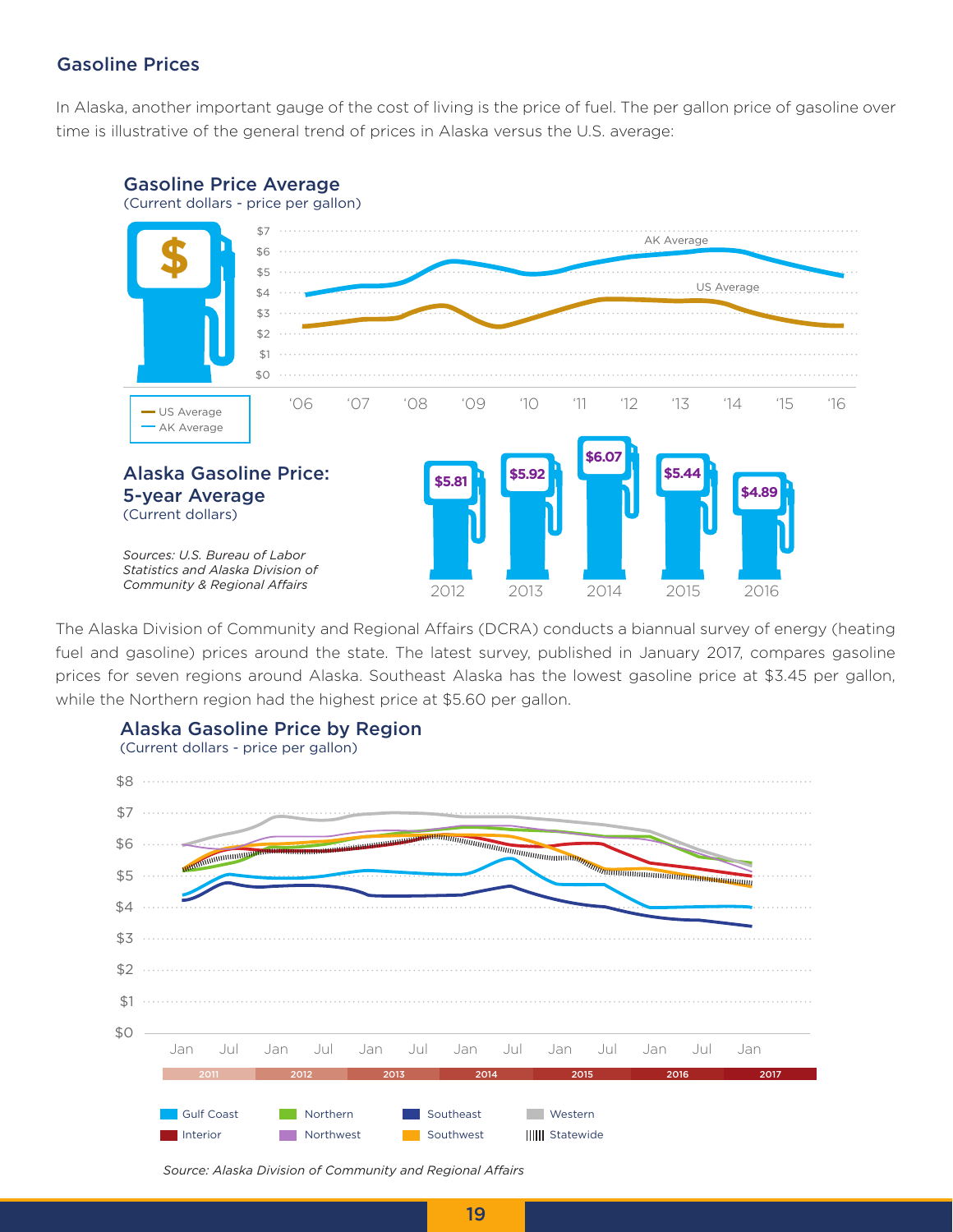### Energy

DCRA's January 2017 survey showed Alaska communities in the Western Region had the highest average heating fuel retail price at \$5.17 per gallon, while the Northern Region reported the lowest average retail price at \$1.74 per gallon (Note: The North Slope Borough subsidizes residential heating fuel costs in five of its seven communities, reducing their average prices substantially). Excluding the Northern Region, the Southeast Alaska Region tends to have the lowest heating fuel prices.



*Source: Alaska Division of Community and Regional Affairs*

The cost of living in Alaska communities can be compared to show how expensive it is to live and work in Alaska communities versus communities outside of the state. The Council for Community and Economic Research publishes a quarterly and annual Cost of Living Index (COLI) which provides a measure to compare cost of living differences among urban areas nationwide (communities in all 50 U.S. states, Washington, DC, and Puerto Rico). The COLI provides a useful way to compare the cost of living differences between urban and rural areas weighted by different categories of consumer expenditures for upper middle class households.

In the 2016 annual COLI report, among the 264 U.S. cities participating, McAllen, Texas continued its streak to have the lowest average annual index at 76.4 percent (national average for all areas surveyed is 100), and New York, New York (Manhattan) had the highest average COLI for 2016 at 228.2 percent. Dallas, Texas and Yakima, Washington were closest to the national annual average at 100.4 and 99.5 percent respectively. Alaska communities in the COLI are Anchorage, Fairbanks, Juneau and Kodiak which were all in the top 21 most expensive communities in the country in 2016. Juneau came in at 129.9 percent (ranked 21/264), Anchorage's index was 130.2 percent (ranked 20/264), Fairbanks at 131.4 percent (ranked 19/264), and Kodiak had the highest cost of living of Alaska communities surveyed at 135 percent (ranked 17/264).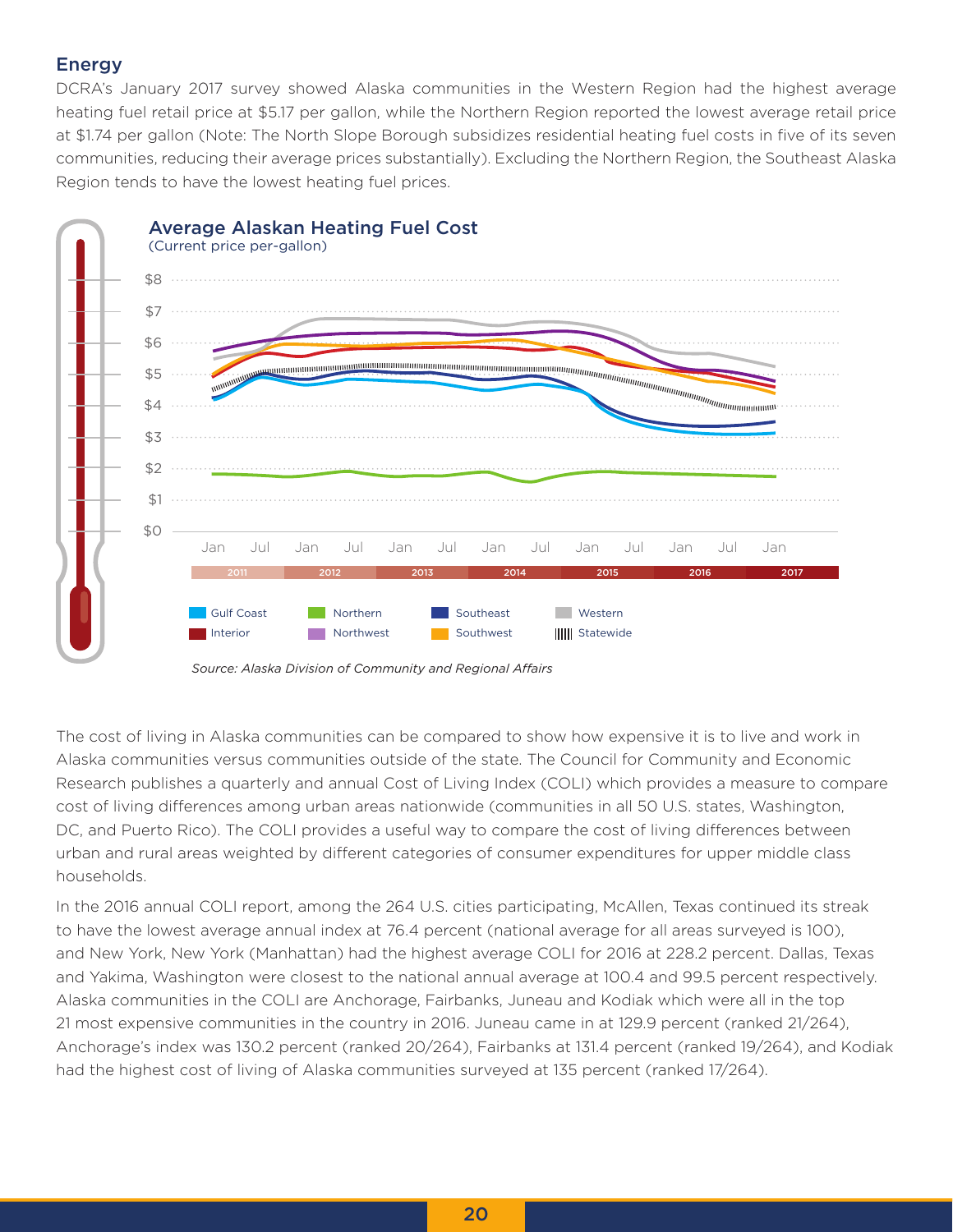### 2016 Cost of Living Index



(National average = 100% | weight in index)

While prices in Alaska tend to be higher than many other jurisdictions, average 2016 annual COLI data show that Hawaii, the District of Columbia, New York, California, and Massachusetts had higher annual prices than Alaska. However, it is important to note that this is based on data which uses only Anchorage, Fairbanks, Juneau and Kodiak prices – prices in rural Alaska can be significantly higher which, if included, would likely change Alaska's rank.

### State Cost of Living Ranking 2016 Annual Averages

| <b>Expensive States</b><br>(% Above Average)                 | Most                             |                                                                          | $\mathsf{\Gamma}_\mathsf{east}$           |
|--------------------------------------------------------------|----------------------------------|--------------------------------------------------------------------------|-------------------------------------------|
| Hawaii<br>Dist. of Columbia<br><b>New York</b><br>California | 67.4%<br>49.2%<br>35.2%<br>34.8% | <b>Expensive States</b><br>(% Below Average)<br>Kentucky<br><b>Texas</b> | 9.2%<br>9.3%                              |
| <b>Massachusetts</b><br><b>Alaska</b>                        | 34.7%<br>31.6%                   | Kansas<br><b>Tennessee</b>                                               | 9.6%<br>10.2%                             |
| Connecticut<br>Maryland<br>Vermont<br>Rhode Island           | 30.7%<br>25%<br>22.4%<br>22.1%   | Idaho<br>Oklahoma<br>Arkansas<br>Michigan<br>Indiana                     | 10.4%<br>11.4%<br>11.5%<br>11.8%<br>12.1% |
| Source:<br><b>Council for Community &amp;</b>                |                                  | Mississippi                                                              | 14%                                       |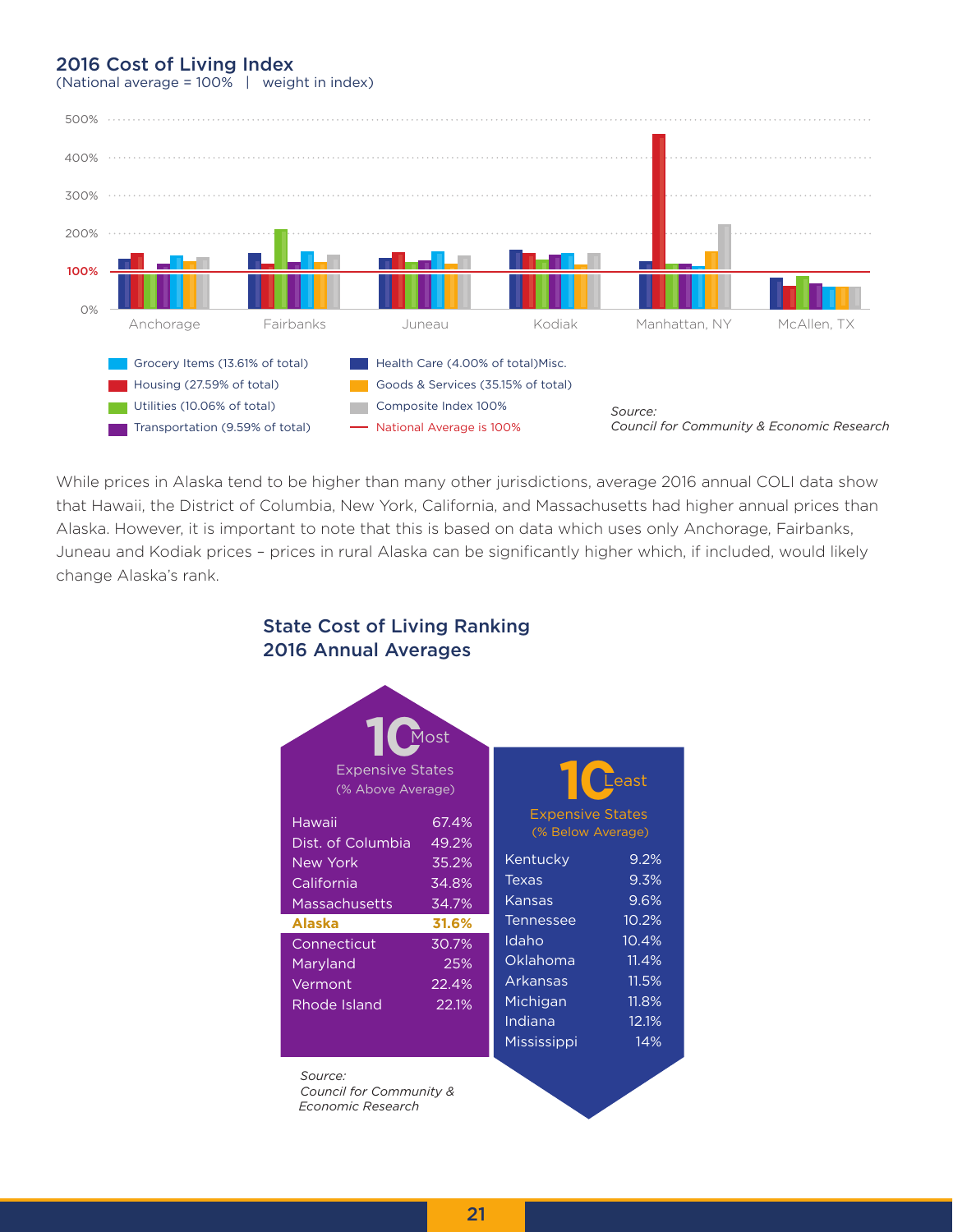### **ALASKA CONFIDENCE INDEX**

Northern Economics released an Alaska Confidence Index (ACI) for the fourth quarter of 2016. ACI is expressed using a value of 0 to 100. Values above 50 represent relative confidence in the economy, while values below 50 indicate lack of confidence. ACI is comprised of six individual components: current assessment of, and future expectations for, the state economy confidence, local economy confidence, and personal financial confidence.

State economy confidence, the most direct measure of respondents' feelings about the current state economy increased slightly from 46.7 to 47.5, however future expectations jumped from 28.3 to 33.4. Alaskans are still expecting conditions to worsen, but perhaps not as much as they did in the previous quarter. Local economy confidence increased from 51 to 52.6, while future expectations increased from 36.4 to 40.9. Here again, Alaskans expect conditions to worsen, but perhaps not as much as they did in the third quarter of 2016. The personal financial confidence component fell only slightly from 62.8 to 62.6 while future expectations fell from 54.5 to 53.7. The measure is still quite strong, but the concurrent dips could indicate that households are starting to feel the state's economic hardships more acutely.



### Alaska Confidence Index (Confidence rating on scale of 0-100)

*Source: Northern Economics*